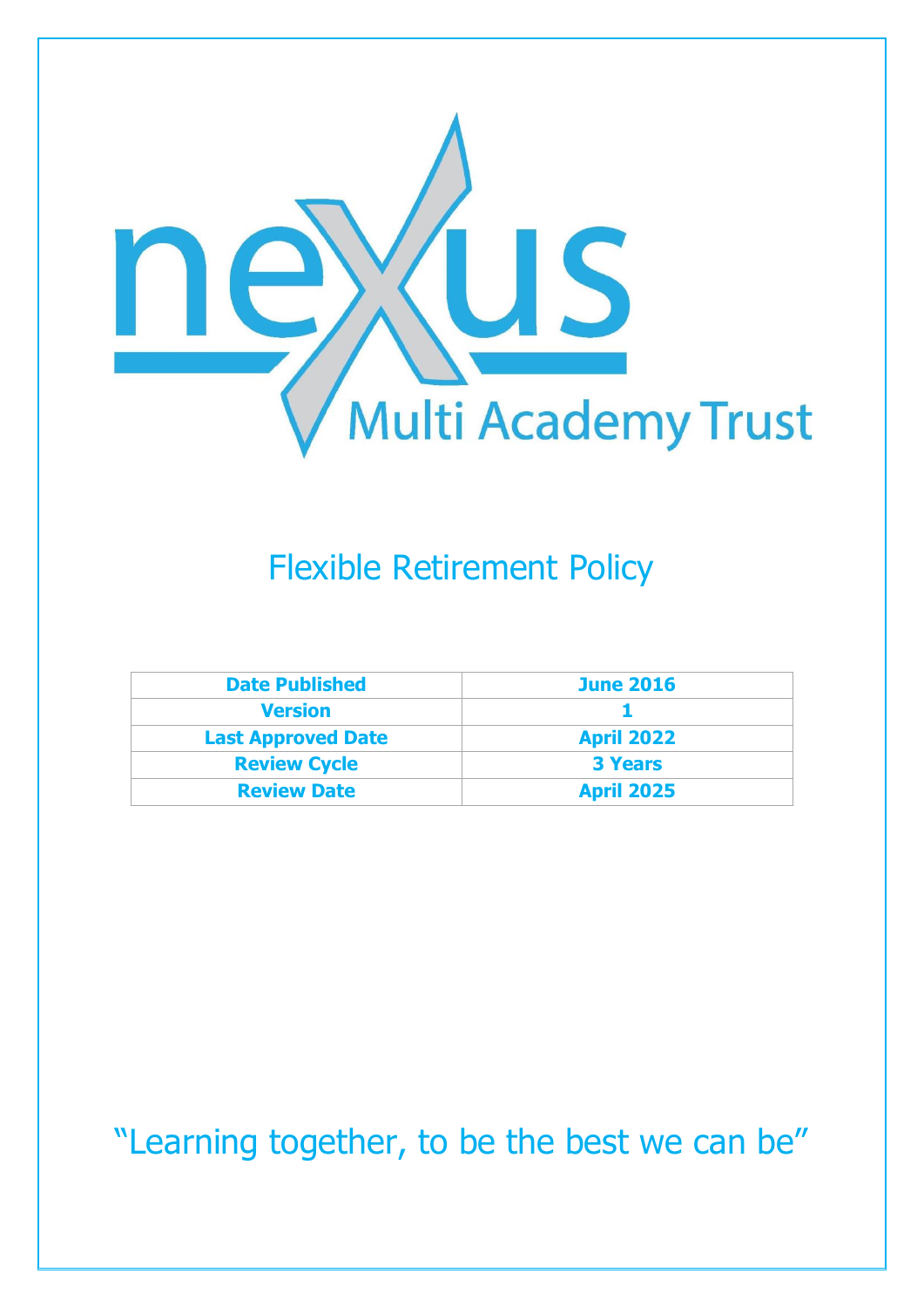

# 1. Introduction

- 1.1.The principle underpinning this Flexible Retirement Policy is that employees who are over the age of 55 years will ease towards retirement by reducing their weekly working hours, or grade and responsibilities for a period of time up to their actual permanent retirement date. Any reductions in hours or grade should be significant and permanent.
- 1.2.The Trust will operate this scheme only on the basis that applications are made on a voluntary basis through individual application to the Trust
- 1.3.Every endeavour will be made to try and maintain consistency of practice and of application of this scheme to each and every individual concerned.

### 2. Eligibility

- 2.1.Applications will be considered from individual employees who are:
	- aged over 55 years of age;
	- **i** in permanent employment at the date of request; and
	- **numbers of the South Yorkshire Pensions Scheme or the Teacher's** Pension Scheme.
- 2.2. Flexible retirement applications must contain a request to permanently reduce either the grade and /or hours worked by the employee concerned.

#### 3. Conditions for Flexible Retirement

- 3.1. The request to apply for Flexible Retirement must be made by the employee who should initially put the request and proposed reduction in grade and/or hours in writing to their Headteacher or line manager.
- 3.2. The request will be considered by the Headteacher.
- 3.3.The Trust will not normally approve any requests that lead to additional costs or operational difficulties to the Trust.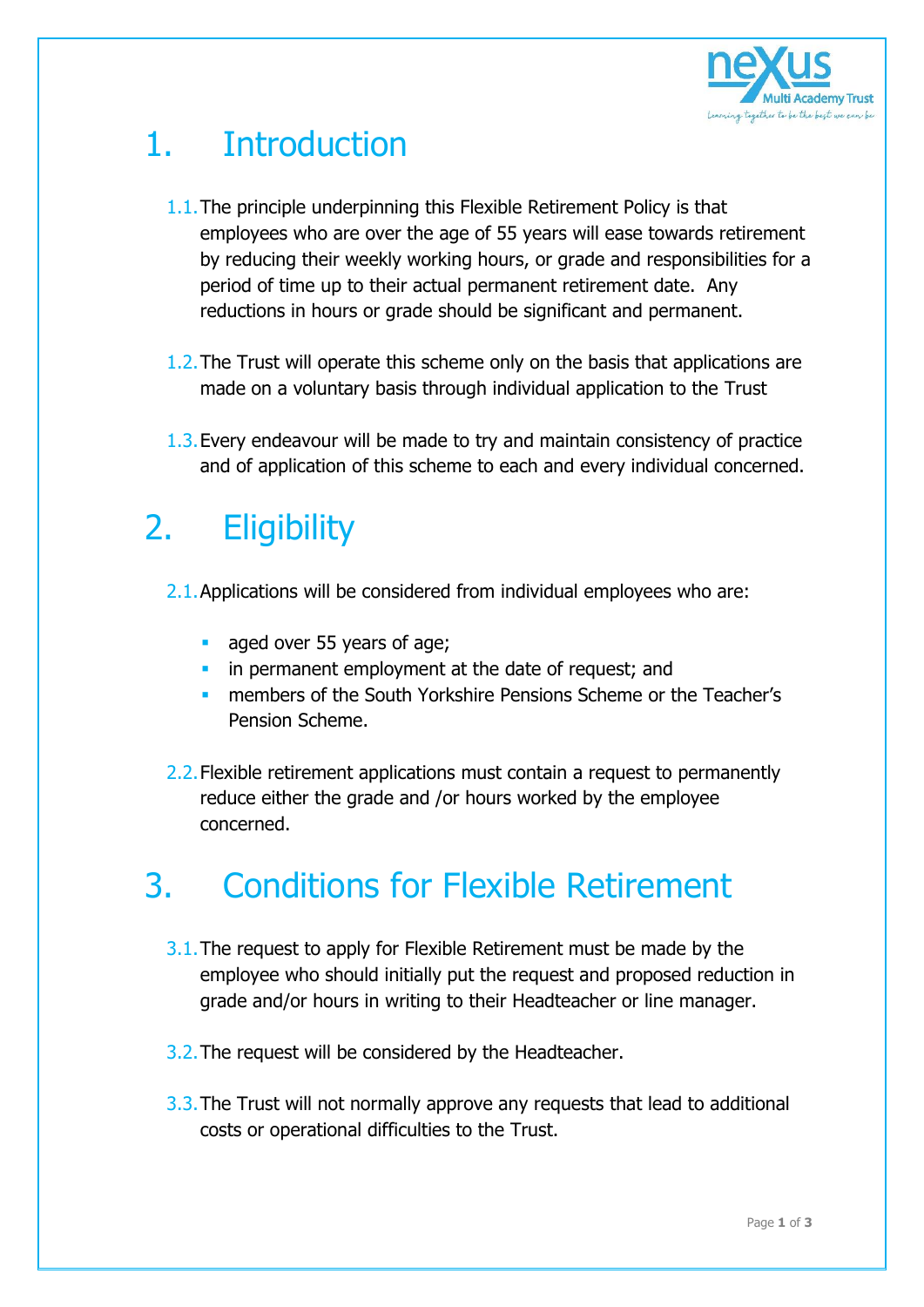

- 3.4. Headteachers need to take account of higher potential employment costs or recruitment costs/difficulties associated with alternative options for service delivery in approving a request for flexible retirement.
- 3.5.Applications from employees aged below 60 years could result in costs to the Trust.
- 3.6.'Significant' reductions are defined as those by which budget savings, or 'vacated' hours/position would enable the recruitment of a suitable replacement to maintain service delivery. It would be anticipated such reductions would be in the region of at least 40% of hours so that alternative resourcing options can be explored.
- 3.7. Any new post identified for redeployment at a lower grade must be one that has been evaluated in accordance with the Trust's Job Evaluation Scheme to ensure the correct grade for the post is applied.

#### 4. Timescales

- 4.1.Applications will normally be considered and a response provided by the Headteacher within 28 days of receipt of the request.
- 4.2.Any appeals against a decision not to support a request by the Headteacher would need to be put in writing to the Chief Executive Officer within 10 day working days of the decision being confirmed.
- 4.3.The decision of the Chief Executive Officer is final; there is no right of appeal against a decision beyond this point.

# 5. Employee Considerations

- 5.1.Employees considering an application for Flexible Retirement are advised to seek individual personal information from South Yorkshire Pensions Authority and/or the Teacher's Pension Scheme.
- 5.2.A statement of benefits will outline the level of reduction to the employee's superannuation benefits where these are taken earlier than anticipated in accordance with actuarial assessment tables.